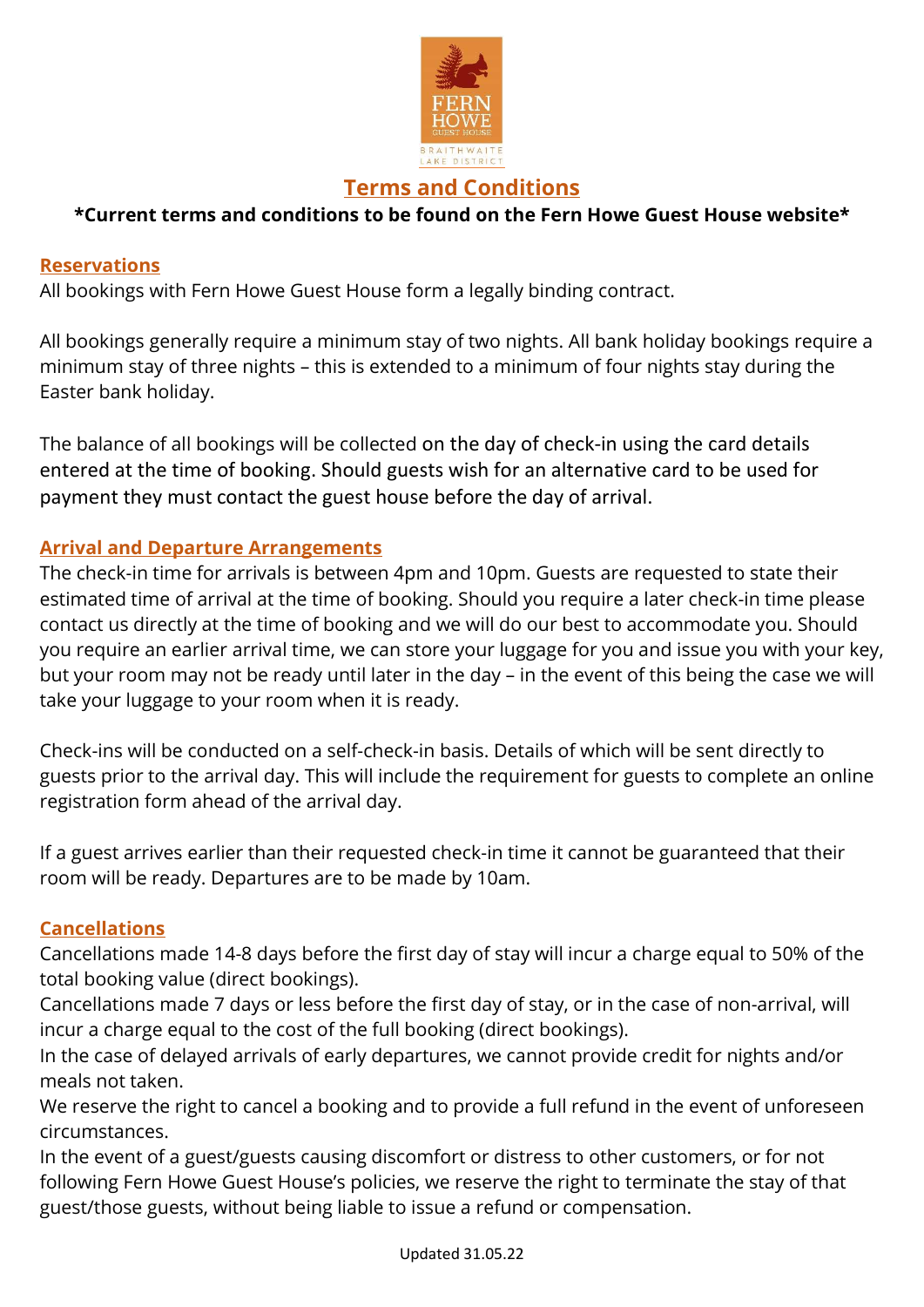In the event of not being able to supply guests' first choice of accommodation we reserve the right to change the room if necessary, via communication with the guest(s). If this entails an upgrade, the guest(s) will not be charged extra.

In the event of a guest's stay being cut short the guest is liable to still pay the full booking total. For such an event, and in case of cancellation prior to the check-in date, it is strongly recommended that guests take out holiday insurance.

\*Please note that any bookings not made directly with us, but via a third party, are subject to inferior cancellation policies.

## Breakfast

Breakfast is served at seating times of 7.45am and 8.15am.

Guests will be asked to pre-order their breakfasts before 6pm the night before (or upon arrival if the check-in time is later than this) – this is to avoid wastage, in line with our sustainability policy, and to ensure that guests' food is as freshly cooked as possible. If guests do not pre-order their breakfasts the previous day's requests will be used, where available. Failing this, continental options may only be available to those guests.

## **Privacy**

All information collected by Fern Howe Guest House is kept securely and we do not pass on guest information to third parties. By supplying information to us, guests consent to it being stored for a relevant period of time so that services can be provided accordingly. All information is held in accordance of the Data Protection Act 1998 and the General Data Protection Regulation 2018. Guests will be contacted by Fern Howe Guest House using the details provided to confirm bookings and to answer any enquiries.

Under the (Immigration Hotel Records) Order 1972 we are required to keep a record of all guests over the age of 16. This information includes guests' names and nationality. For those guests who are not British, Irish or Commonwealth, the required information also includes passport number and place of issue (or other document which confirms identity and nationality) and details of next destination. These details are required to be kept for at least 12 months.

All information on the Fern Howe Guest House website is correct at the time of publication and permissions have been sought where necessary for information linking to third parties. Where details relating to third parties has been included, this does not constitute an acceptance of responsibility for information provided by those companies. The guest house will not be held liable for any loss or damage caused by a reliance upon the information contained within this website.

In order to further connect with our guests, we will, periodically, send out emails, using the details provided to us at the time of booking or via our online opt-in option. Guests can opt out of these emails at any time by contacting us at contact@fernhowe.co.uk.

## **Pets**

Fern Howe Guest House does not accept pets, with the exception of assistance dogs.